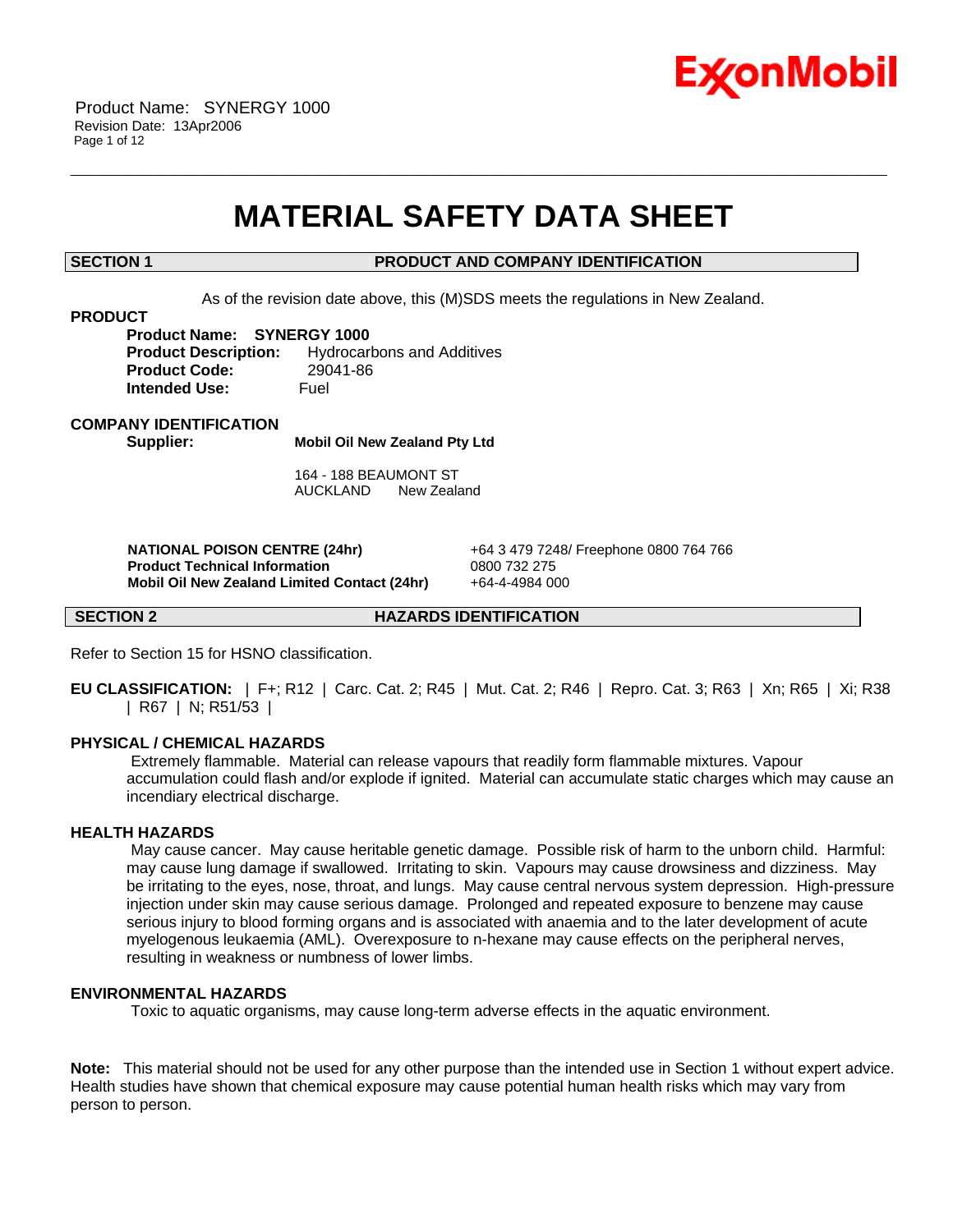

 Product Name: SYNERGY 1000 Revision Date: 13Apr2006 Page 2 of 12

# **SECTION 3 COMPOSITION / INFORMATION ON INGREDIENTS**

This material is regulated as a preparation.

# **Reportable Hazardous Substance(s) or Complex Substance(s)**

| <b>Name</b> | CAS#       | Concentration* | <b>Symbols/Risk Phrases</b>                                                                            |
|-------------|------------|----------------|--------------------------------------------------------------------------------------------------------|
| Gasoline    | 86290-81-5 | $>99\%$        | F+:R12, Xi:R38, T:Carc.<br>Cat. 2; R45, T; Mut. Cat.<br>2, R46, Xn, Repro. Cat.<br>3;R63, Xn;R65, R67, |
|             |            |                | N:R51/53                                                                                               |

\_\_\_\_\_\_\_\_\_\_\_\_\_\_\_\_\_\_\_\_\_\_\_\_\_\_\_\_\_\_\_\_\_\_\_\_\_\_\_\_\_\_\_\_\_\_\_\_\_\_\_\_\_\_\_\_\_\_\_\_\_\_\_\_\_\_\_\_\_\_\_\_\_\_\_\_\_\_\_\_\_\_\_\_\_\_\_\_\_\_\_\_\_\_\_\_\_\_\_\_\_\_\_\_\_\_\_\_\_\_\_\_\_\_\_\_\_\_

# **Reportable Hazardous Constituent(s) Contained in Complex Substance(s)**

| <b>Name</b>       | CAS#           | Concentration* | <b>Symbols/Risk Phrases</b>                                                                |
|-------------------|----------------|----------------|--------------------------------------------------------------------------------------------|
| Benzene           | $71-43-2$      | $< 4\%$        | F;R11, Xi;R36/38, T;Carc.<br>Cat. 1; R45, T; Mut. Cat.<br>2;R46, T;R48/23/24/25,<br>Xn:R65 |
| ETHYL BENZENE     | $100 - 41 - 4$ | ∣-5%           | F;R11, Xn;R20                                                                              |
| N-HEXANE          | 110-54-3       | $1 - 5%$       | F;R11, Xi;R38, Xn;R48/20,<br>Xn; Repro. Cat. 3; R62,<br>Xn; R65, R67, N; R51/53            |
| Toluene           | 108-88-3       | $10 - 20%$     | F;R11, Xi;R38, Xn;R48/20,<br>Xn; Repro. Cat. 3; R63,<br>Xn:R65, R67                        |
| TRIMETHYL BENZENE | 25551-13-7     | $1 - 5%$       | R <sub>10</sub> , Xi;R <sub>38</sub>                                                       |
| <b>XYLENES</b>    | 1330-20-7      | $5 - 10%$      | R <sub>10</sub> , Xn:R <sub>20</sub> /21, Xi:R <sub>38</sub>                               |

\* All concentrations are percent by weight unless ingredient is a gas. Gas concentrations are in percent by volume.

Note: The concentration of the components shown above may vary substantially. In certain countries, benzene content may be limited to lower levels. Oxygenates such as tertiary-amyl-methyl ether, ethanol, di-isopropyl ether, and ethyltertiary-butyl ether may be present. Because of volatility considerations, gasoline vapor may have concentrations of components very different from those of liquid gasoline. The major components of gasoline vapor are: butane, isobutane, pentane, and isopentane. The reportable component percentages, shown in the composition/information on ingredients section, are based on API's evaluation of a typical gasoline mixture.

**SECTION 4 FIRST AID MEASURES**

#### **INHALATION**

Remove from further exposure. For those providing assistance, avoid exposure to yourself or others. Use adequate respiratory protection. If respiratory irritation, dizziness, nausea, or unconsciousness occurs, seek immediate medical assistance. If breathing has stopped, assist ventilation with a mechanical device or use mouth-to-mouth resuscitation.

# **SKIN CONTACT**

Wash contact areas with soap and water. Remove contaminated clothing. Launder contaminated clothing before reuse. If product is injected into or under the skin, or into any part of the body, regardless of the appearance of the wound or its size, the individual should be evaluated immediately by a physician as a surgical emergency. Even though initial symptoms from high pressure injection may be minimal or absent, early surgical treatment within the first few hours may significantly reduce the ultimate extent of injury.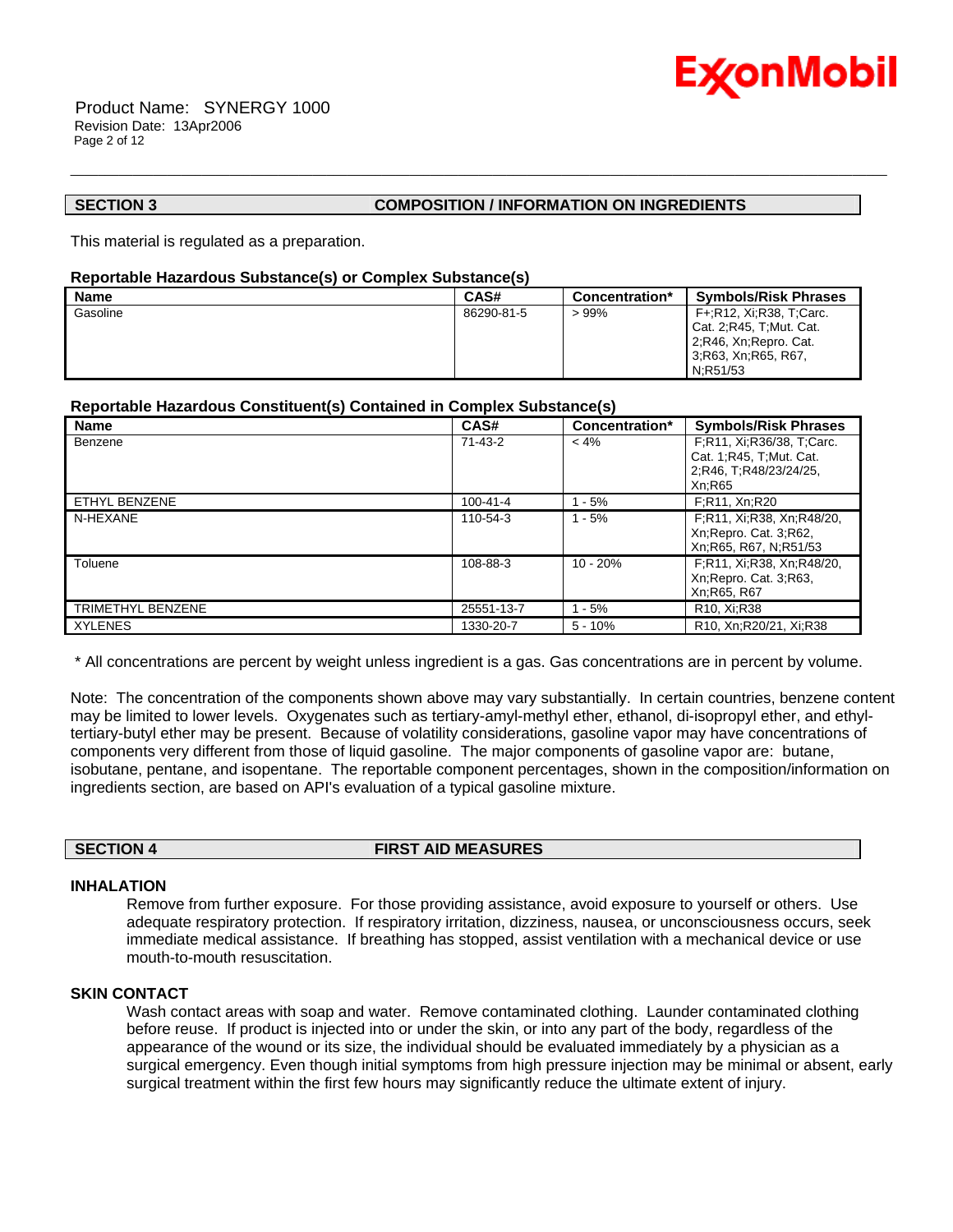

 Product Name: SYNERGY 1000 Revision Date: 13Apr2006 Page 3 of 12

# **EYE CONTACT**

Flush thoroughly with water. If irritation occurs, get medical assistance.

### **INGESTION**

Seek immediate medical attention. Do not induce vomiting.

#### **NOTE TO PHYSICIAN**

If ingested, material may be aspirated into the lungs and cause chemical pneumonitis. Treat appropriately.

\_\_\_\_\_\_\_\_\_\_\_\_\_\_\_\_\_\_\_\_\_\_\_\_\_\_\_\_\_\_\_\_\_\_\_\_\_\_\_\_\_\_\_\_\_\_\_\_\_\_\_\_\_\_\_\_\_\_\_\_\_\_\_\_\_\_\_\_\_\_\_\_\_\_\_\_\_\_\_\_\_\_\_\_\_\_\_\_\_\_\_\_\_\_\_\_\_\_\_\_\_\_\_\_\_\_\_\_\_\_\_\_\_\_\_\_\_\_

#### **PRE-EXISTING MEDICAL CONDITIONS WHICH MAY BE AGGRAVATED BY EXPOSURE**

Benzene- Individuals with liver disease may be more susceptible to toxic effects. Hexane- Individuals with neurological disease should avoid exposure.

#### **SECTION 5 FIRE FIGHTING MEASURES**

# **EXTINGUISHING MEDIA**

**Appropriate Extinguishing Media:** Use water fog, foam, dry chemical or carbon dioxide (CO2) to extinguish flames.

**Inappropriate Extinguishing Media:** Straight streams of water

# **FIRE FIGHTING**

**Fire Fighting Instructions:** Evacuate area. If a leak or spill has not ignited, use water spray to disperse the vapours and to protect personnel attempting to stop a leak. Prevent run-off from fire control or dilution from entering streams, sewers or drinking water supply. Fire-fighters should use standard protective equipment and in enclosed spaces, self-contained breathing apparatus (SCBA). Use water spray to cool fire exposed surfaces and to protect personnel.

**Unusual Fire Hazards:** EXTREMELY FLAMMABLE. Vapour is flammable and heavier than air. Vapour may travel across the ground and reach remote ignition sources, causing a flashback fire danger. Hazardous material. Firefighters should consider protective equipment indicated in Section 8.

**Hazardous Combustion Products:** Sulphur Oxides, Aldehydes, Oxides of carbon, Smoke, Fume, Incomplete combustion products

### **FLAMMABILITY PROPERTIES**

**Flash Point [Method]:** -40C (-40F) [ ASTM D-56] **Flammable Limits (Approximate volume % in air):** LEL: 1.4 UEL: 7.6 **Autoignition Temperature:** N/D **Hazchem Code:** 3YE

#### **SECTION 6 ACCIDENTAL RELEASE MEASURES**

# **NOTIFICATION PROCEDURES**

In the event of a spill or accidental release, notify relevant authorities in accordance with all applicable regulations.

# **PROTECTIVE MEASURES**

Avoid contact with spilled material. Warn or evacuate occupants in surrounding and downwind areas if required, due to toxicity or flammability of the material. See Section 5 for fire fighting information. See Section 3 for Significant Hazards. See Section 4 for First Aid Advice. See Section 8 for Personal Protective Equipment.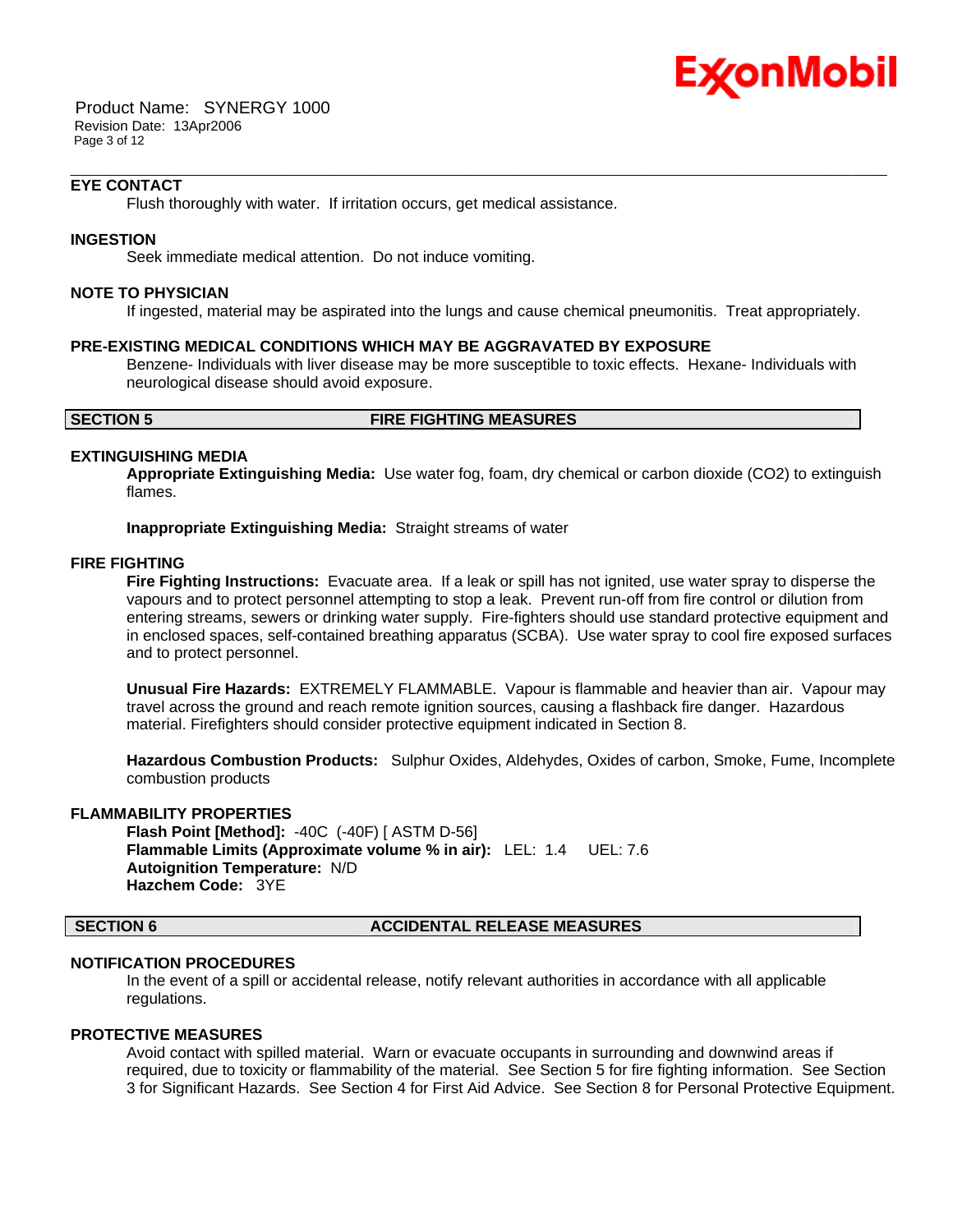



# **SPILL MANAGEMENT**

**Land Spill:** Eliminate all ignition sources (no smoking, flares, sparks or flames in immediate area). Stop leak if you can do so without risk. All equipment used when handling the product must be grounded. Do not touch or walk through spilled material. Prevent entry into waterways, sewer, basements or confined areas. A vapoursuppressing foam may be used to reduce vapour. Use clean non-sparking tools to collect absorbed material. Absorb or cover with dry earth, sand or other non-combustible material and transfer to containers. Large Spills: Water spray may reduce vapour, but may not prevent ignition in enclosed spaces. Recover by pumping or with suitable absorbent.

\_\_\_\_\_\_\_\_\_\_\_\_\_\_\_\_\_\_\_\_\_\_\_\_\_\_\_\_\_\_\_\_\_\_\_\_\_\_\_\_\_\_\_\_\_\_\_\_\_\_\_\_\_\_\_\_\_\_\_\_\_\_\_\_\_\_\_\_\_\_\_\_\_\_\_\_\_\_\_\_\_\_\_\_\_\_\_\_\_\_\_\_\_\_\_\_\_\_\_\_\_\_\_\_\_\_\_\_\_\_\_\_\_\_\_\_\_\_

**Water Spill:** Eliminate all ignition sources (no smoking, flares, sparks or flames in immediate area). Stop leak if you can do so without risk. Do not confine in area of spill. Advise occupants and shipping in downwind areas of fire and explosion hazard and warn them to stay clear. Allow liquid to evaporate from the surface. Seek the advice of a specialist before using dispersants.

Water spill and land spill recommendations are based on the most likely spill scenario for this material; however, geographic conditions, wind, temperature, (and in the case of a water spill) wave and current direction and speed may greatly influence the appropriate action to be taken. For this reason, local experts should be consulted. Note: Local regulations may prescribe or limit action to be taken.

# **ENVIRONMENTAL PRECAUTIONS**

Large Spills: Dyke far ahead of liquid spill for later recovery and disposal. Prevent entry into waterways, sewers, basements or confined areas.

#### **SECTION 7 HANDLING AND STORAGE**

#### **HANDLING**

Avoid breathing mists or vapour. Avoid contact with skin. Use non-sparking tools and explosion-proof equipment. Potentially toxic/irritating fumes/vapour may be evolved from heated or agitated material. Do not siphon by mouth. Use only with adequate ventilation. Use proper bonding and/or earthing procedures. Do not use as a cleaning solvent or other non-motor fuel uses. For use as a motor fuel only. It is dangerous and/or unlawful to put petrol into unapproved containers. Do not fill container while it is in or on a vehicle. Static electricity may ignite vapour and cause fire. Place container on ground when filling and keep nozzle in contact with container. Do not use electronic devices (including but not limited to cellular phones, computers, calculators, pagers or other electronic devices etc) in or around any fuelling operation or storage area unless the devices are certified intrinsically safe by an approved national testing agency and to the safety standards required by national and/or local laws and regulations. Prevent small spills and leakage to avoid slip hazard. Material can accumulate static charges which may cause an electrical spark (ignition source).

**Static Accumulator:** This material is a static accumulator.

#### **STORAGE**

 Ample fire water supply should be available. A fixed sprinkler/deluge system is recommended. Keep container closed. Handle containers with care. Open slowly in order to control possible pressure release. Store in a cool, well-ventilated area. Outside or detached storage preferred. Storage containers should be earthed and bonded. Drums must be earthed and bonded and equipped with self-closing valves, pressure vacuum bungs and flame arresters.

**SECTION 8 EXPOSURE CONTROLS / PERSONAL PROTECTION**

#### **EXPOSURE LIMIT VALUES**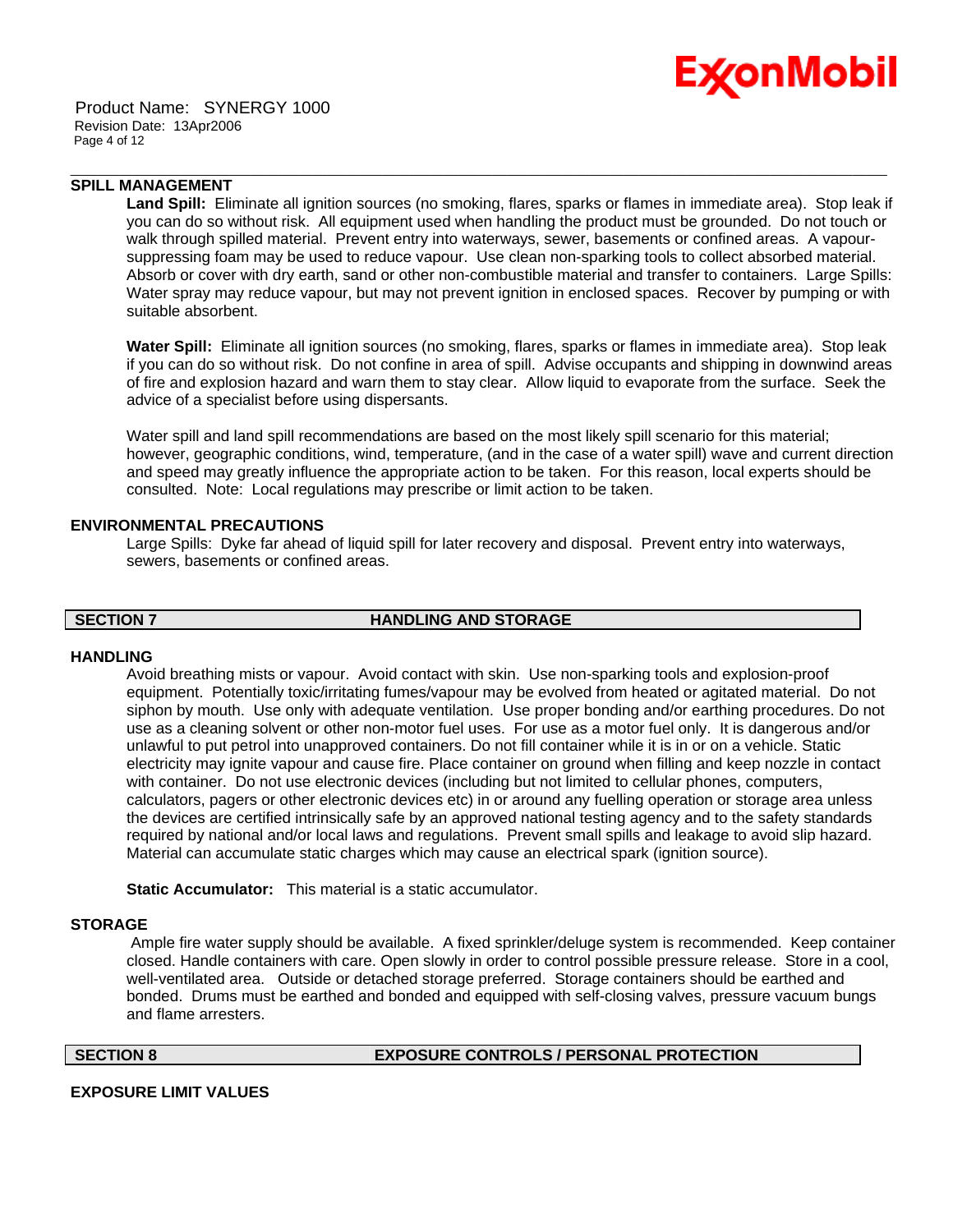

 Product Name: SYNERGY 1000 Revision Date: 13Apr2006 Page 5 of 12

| Exposure limits/standards (Note: Exposure limits are not additive) |             |                |               |         |             |                                   |      |
|--------------------------------------------------------------------|-------------|----------------|---------------|---------|-------------|-----------------------------------|------|
| <b>Substance Name</b>                                              | <b>Form</b> | Limit/Standard |               |         | <b>Note</b> | <b>Source</b>                     | Year |
| Benzene                                                            |             | <b>TWA</b>     | $16$ mg/m $3$ | 5 ppm   | <b>Skin</b> | New Zealand I                     | 2002 |
|                                                                    |             |                |               |         |             | <b>OELS</b>                       |      |
| Benzene                                                            |             | <b>STEL</b>    | $2.5$ ppm     |         | Skin        | <b>ACGIH</b>                      | 2005 |
| Benzene                                                            |             | <b>TWA</b>     | $0.5$ ppm     |         | Skin        | <b>ACGIH</b>                      | 2005 |
| ETHYL BENZENE                                                      |             | <b>STEL</b>    | 543 mg/m3     | 125 ppm |             | New Zealand<br><b>OELs</b>        | 2002 |
| ETHYL BENZENE                                                      |             | <b>TWA</b>     | 434 mg/m3     | 100 ppm |             | New Zealand   2002<br><b>OELs</b> |      |
| ETHYL BENZENE                                                      |             | <b>STEL</b>    | 125 ppm       |         |             | <b>ACGIH</b>                      | 2005 |
| ETHYL BENZENE                                                      |             | <b>TWA</b>     | $100$ ppm     |         |             | <b>ACGIH</b>                      | 2005 |
| Gasoline                                                           | Vapour.     | <b>TWA</b>     | 300 mg/m3     | 100 ppm |             | ExxonMobil                        | 2005 |
| Gasoline                                                           |             | <b>STEL</b>    | 500 ppm       |         |             | <b>ACGIH</b>                      | 2005 |
| Gasoline                                                           |             | <b>TWA</b>     | 300 ppm       |         |             | <b>ACGIH</b>                      | 2005 |
| N-HEXANE                                                           |             | <b>TWA</b>     | 72 mg/m3      | 20 ppm  |             | New Zealand                       | 2002 |
|                                                                    |             |                |               |         |             | <b>OELS</b>                       |      |
| N-HEXANE                                                           |             | <b>TWA</b>     | 50 ppm        |         | Skin        | <b>ACGIH</b>                      | 2005 |
| Toluene                                                            |             | <b>TWA</b>     | 188 mg/m3     | 50 ppm  | Skin        | New Zealand                       | 2002 |
|                                                                    |             |                |               |         |             | <b>OELs</b>                       |      |
| Toluene                                                            |             | <b>TWA</b>     | 50 ppm        |         | Skin        | <b>ACGIH</b>                      | 2005 |
| TRIMETHYL BENZENE                                                  |             | TWA            | 123 mg/m3     | 25 ppm  |             | New Zealand                       | 2002 |
|                                                                    |             |                |               |         |             | <b>OELs</b>                       |      |
| <b>TRIMETHYL BENZENE</b>                                           |             | <b>TWA</b>     | 25 ppm        |         |             | <b>ACGIH</b>                      | 2005 |
| <b>XYLENES</b>                                                     |             | TWA            | 217 mg/m3     | 50 ppm  |             | New Zealand                       | 2002 |
|                                                                    |             |                |               |         |             | <b>OELs</b>                       |      |
| <b>XYLENES</b>                                                     |             | <b>STEL</b>    | 150 ppm       |         |             | <b>ACGIH</b>                      | 2005 |
| <b>XYLENES</b>                                                     |             | <b>TWA</b>     | 100 ppm       |         |             | <b>ACGIH</b>                      | 2005 |

\_\_\_\_\_\_\_\_\_\_\_\_\_\_\_\_\_\_\_\_\_\_\_\_\_\_\_\_\_\_\_\_\_\_\_\_\_\_\_\_\_\_\_\_\_\_\_\_\_\_\_\_\_\_\_\_\_\_\_\_\_\_\_\_\_\_\_\_\_\_\_\_\_\_\_\_\_\_\_\_\_\_\_\_\_\_\_\_\_\_\_\_\_\_\_\_\_\_\_\_\_\_\_\_\_\_\_\_\_\_\_\_\_\_\_\_\_\_

### **Tolerable exposure limits**

| <b>Substance Name</b> | <b>Medium</b> | Limit                 |
|-----------------------|---------------|-----------------------|
| Benzene               | Air           | $10 \text{ uq/m}^3$   |
| Benzene               | Water         | 10 <sub>uq</sub>      |
| Toluene               | Air           | $400 \text{ u}g/m^3$  |
| Toluene               | Water         | 800 ug/l              |
| <b>XYLENES</b>        | Air           | 870 ug/m <sup>3</sup> |
| <b>XYLENES</b>        | Water         | 600 ug/l              |

NOTE: Limits/standards shown for guidance only. Follow applicable regulations.

# **ENGINEERING CONTROLS**

The level of protection and types of controls necessary will vary depending upon potential exposure conditions. Control measures to consider:

Use explosion-proof ventilation equipment to stay below exposure limits.

# **PERSONAL PROTECTION**

Personal protective equipment selections vary based on potential exposure conditions such as applications, handling practices, concentration and ventilation. Information on the selection of protective equipment for use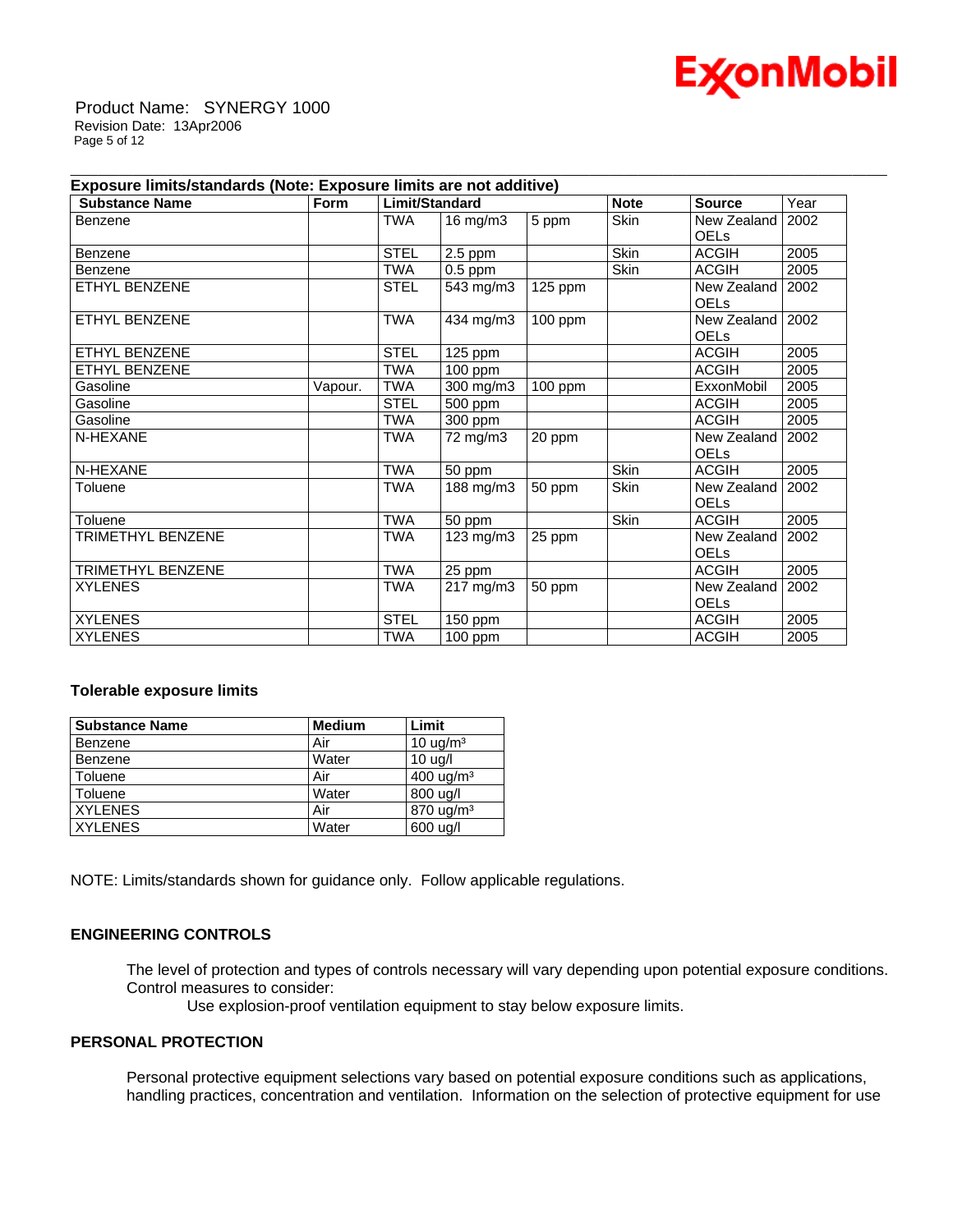

with this material, as provided below, is based upon intended, normal usage.

**Respiratory Protection:** If engineering controls do not maintain airborne contaminant concentrations at a level which is adequate to protect worker health, an approved respirator may be appropriate. Respirator selection, use, and maintenance must be in accordance with regulatory requirements, if applicable. Types of respirators to be considered for this material include:

\_\_\_\_\_\_\_\_\_\_\_\_\_\_\_\_\_\_\_\_\_\_\_\_\_\_\_\_\_\_\_\_\_\_\_\_\_\_\_\_\_\_\_\_\_\_\_\_\_\_\_\_\_\_\_\_\_\_\_\_\_\_\_\_\_\_\_\_\_\_\_\_\_\_\_\_\_\_\_\_\_\_\_\_\_\_\_\_\_\_\_\_\_\_\_\_\_\_\_\_\_\_\_\_\_\_\_\_\_\_\_\_\_\_\_\_\_\_

 No special requirements under ordinary conditions of use and with adequate ventilation. Organic vapour

For high airborne concentrations, use an approved supplied-air respirator, operated in positive pressure mode. Supplied air respirators with an escape bottle may be appropriate when oxygen levels are inadequate, gas/vapour warning properties are poor, or if air purifying filter capacity/rating may be exceeded.

**Hand Protection:** Any specific glove information provided is based on published literature and glove manufacturer data. Work conditions can greatly effect glove durability; inspect and replace worn or damaged gloves. The types of gloves to be considered for this material include:

 If prolonged or repeated contact is likely, chemical-resistant gloves are recommended. If contact with forearms is likely, wear gauntlet-style gloves. Nitrile,Viton

**Eye Protection:** If contact is likely, safety glasses with side shields are recommended.

**Skin and Body Protection:** Any specific clothing information provided is based on published literature or manufacturer data. The types of clothing to be considered for this material include: If prolonged or repeated contact is likely, chemical, and oil resistant clothing is recommended.

**Specific Hygiene Measures:** Always observe good personal hygiene measures, such as washing after handling the material and before eating, drinking, and/or smoking. Routinely wash work clothing and protective equipment to remove contaminants. Discard contaminated clothing and footwear that cannot be cleaned. Practice good housekeeping.

# **ENVIRONMENTAL CONTROLS**

See Sections 6, 7, 12, 13.

#### **SECTION 9 PHYSICAL AND CHEMICAL PROPERTIES**

**Typical physical and chemical properties are given below. Consult the Supplier in Section 1 for additional data.**

#### **GENERAL INFORMATION**

**Physical State:** Liquid **Colour:** violet **Odour:** petroleum/solvent **Odour Threshold:** N/D

#### **IMPORTANT HEALTH, SAFETY, AND ENVIRONMENTAL INFORMATION**

**Relative Density (at 15 C):** 0.72 **Flash Point [Method]:** -40C (-40F) [ ASTM D-56] **Flammable Limits (Approximate volume % in air):** LEL: 1.4 UEL: 7.6 **Autoignition Temperature:** N/D **Boiling Point / Range:** > 20C (68F) **Vapour Density (Air = 1):** 3 at 101 kPa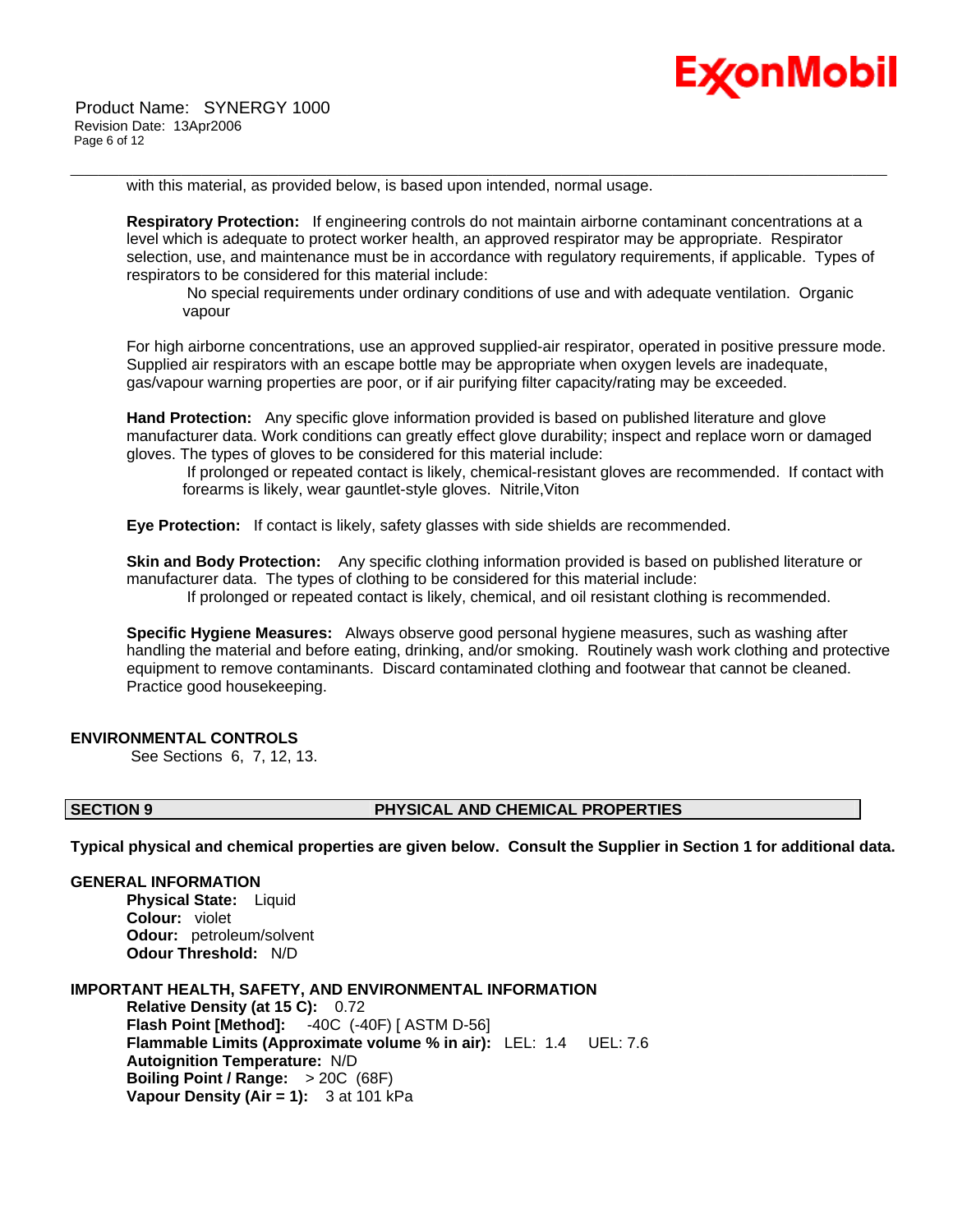

 Product Name: SYNERGY 1000 Revision Date: 13Apr2006 Page 7 of 12

> **Vapour Pressure:** 53.2 kPa (400 mm Hg) at 20 C **Evaporation Rate (N-Butyl Acetate = 1):** N/D **pH:** N/A **Log Pow (n-Octanol/Water Partition Coefficient):** > 1 **Solubility in Water:** Negligible **Viscosity:** <1 cSt (1 mm<sup>2</sup>/sec) at 40 C **Oxidising properties:** See Sections 3, 15, 16.

**OTHER INFORMATION Freezing Point:** N/D **Melting Point:** N/A

# **SECTION 10 STABILITY AND REACTIVITY**

\_\_\_\_\_\_\_\_\_\_\_\_\_\_\_\_\_\_\_\_\_\_\_\_\_\_\_\_\_\_\_\_\_\_\_\_\_\_\_\_\_\_\_\_\_\_\_\_\_\_\_\_\_\_\_\_\_\_\_\_\_\_\_\_\_\_\_\_\_\_\_\_\_\_\_\_\_\_\_\_\_\_\_\_\_\_\_\_\_\_\_\_\_\_\_\_\_\_\_\_\_\_\_\_\_\_\_\_\_\_\_\_\_\_\_\_\_\_

**STABILITY:** Material is stable under normal conditions.

**CONDITIONS TO AVOID:** Avoid heat, sparks, open flames and other ignition sources.

**MATERIALS TO AVOID:** Alkalies, Halogens, Strong Acids, Strong oxidisers

**HAZARDOUS DECOMPOSITION PRODUCTS:** Material does not decompose at ambient temperatures.

**HAZARDOUS POLYMERIZATION:** Will not occur.

| <b>SECTION 11</b> | <b>TOXICOLOGICAL INFORMATION</b> |
|-------------------|----------------------------------|

### **Acute Toxicity**

| <b>Route of Exposure</b>                        | <b>Conclusion / Remarks</b>                                                                                                                                                           |  |  |
|-------------------------------------------------|---------------------------------------------------------------------------------------------------------------------------------------------------------------------------------------|--|--|
| <b>INHALATION</b>                               |                                                                                                                                                                                       |  |  |
| Toxicity (Rat): $LC50 > 5000$ mg/m <sup>3</sup> | Minimally Toxic. Based on test data for structurally similar<br>materials.                                                                                                            |  |  |
| Irritation: No end point data.                  | Elevated temperatures or mechanical action may form vapours,<br>mist, or fumes which may be irritating to the eyes, nose, throat, or<br>lungs. Based on assessment of the components. |  |  |
| <b>INGESTION</b>                                |                                                                                                                                                                                       |  |  |
| Toxicity (Rat): $LD50 > 2000$ mg/kg             | Minimally Toxic. Based on test data for structurally similar<br>materials.                                                                                                            |  |  |
|                                                 |                                                                                                                                                                                       |  |  |
| <b>Skin</b>                                     |                                                                                                                                                                                       |  |  |
| Toxicity (Rabbit): LD50 > 2000 mg/kg            | Minimally Toxic. Based on test data for structurally similar<br>materials.                                                                                                            |  |  |
| Irritation: No end point data.                  | Moderately irritating to skin with prolonged exposure. Based on<br>test data for structurally similar materials.                                                                      |  |  |
|                                                 |                                                                                                                                                                                       |  |  |
| Eve                                             |                                                                                                                                                                                       |  |  |
| Irritation: Data available.                     | May cause mild, short-lasting discomfort to eyes. Based on test<br>data for structurally similar materials.                                                                           |  |  |

# **CHRONIC/OTHER EFFECTS**

 **For the product itself:** 

Laboratory animal studies have shown that prolonged and repeated inhalation exposure to light hydrocarbon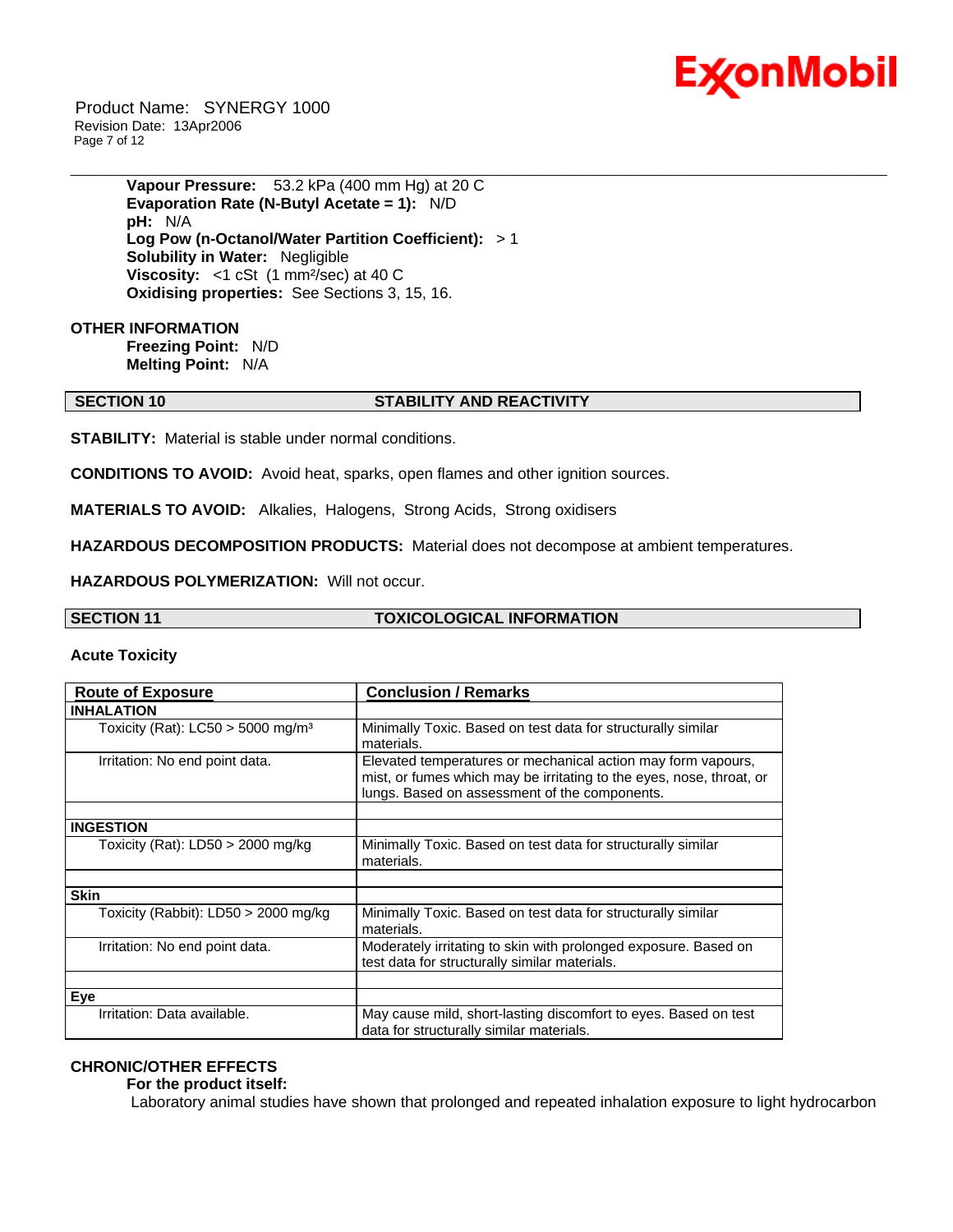

vapours in the same boiling range as this product can produce adverse kidney effects in male rats. However, these effects were not observed in similar studies with female rats, male and female mice, or in limited studies with other animal species. Additionally, in a number of human studies, there was no clinical evidence of such effects at normal occupational levels. In 1991, The U.S. EPA determined that the male rat kidney is not useful for assessing human risk. Vapour concentrations above recommended exposure levels are irritating to the eyes and the respiratory tract, may cause headaches and dizziness, are anaesthetic and may have other central nervous system effects. Small amounts of liquid aspirated into the lungs during ingestion or from vomiting may cause chemical pneumonitis or pulmonary edema.

\_\_\_\_\_\_\_\_\_\_\_\_\_\_\_\_\_\_\_\_\_\_\_\_\_\_\_\_\_\_\_\_\_\_\_\_\_\_\_\_\_\_\_\_\_\_\_\_\_\_\_\_\_\_\_\_\_\_\_\_\_\_\_\_\_\_\_\_\_\_\_\_\_\_\_\_\_\_\_\_\_\_\_\_\_\_\_\_\_\_\_\_\_\_\_\_\_\_\_\_\_\_\_\_\_\_\_\_\_\_\_\_\_\_\_\_\_\_

Gasoline unleaded: Carcinogenic in animal tests. Chronic inhalation studies resulted in liver tumours in female mice and kidney tumours in male rats. Neither result considered significant for human health risk assessment by the United States EPA and others. Did not cause mutations in-vitro or in-vivo. Negative in inhalation developmental studies and reproductive tox studies. Inhalation of high concentrations in animals resulted in reversible central nervous system depression, but no persistent toxic effect on the nervous system. Nonsensitizing in test animals. Caused nerve damage in humans from abusive use (sniffing).

# **Contains:**

BENZENE: Caused cancer (leukemia), damage to the blood-producing system, and serious blood disorders from prolonged, high exposure based on human epidemiology studies. Caused genetic effects and effects on the immune system in laboratory animal and some human studies. Caused toxicity to the fetus in laboratory animal studies. Gasoline unleaded: Carcinogenic in animal tests. Chronic inhalation studies resulted in liver tumours in female mice and kidney tumours in male rats. Neither result considered significant for human health risk assessment by the United States EPA and others. Did not cause mutations in-vitro or in-vivo. Negative in inhalation developmental studies and reproductive tox studies. Inhalation of high concentrations in animals resulted in reversible central nervous system depression, but no persistent toxic effect on the nervous system. Non-sensitizing in test animals. Caused nerve damage in humans from abusive use (sniffing). N-HEXANE: Prolonged and/or repeated exposures to n-Hexane can cause progressive and potentially irreversible damage to the peripheral nervous system (e.g. fingers, feet, arms, legs, etc.). Simultaneous exposure to Methyl Ethyl Ketone (MEK) or Methyl Isobutyl Ketone (MIBK) and n-Hexane can potentiate the risk of adverse effects from n-Hexane on the peripheral nervous system. n-Hexane has been shown to cause testicular damage at high doses in male rats. The relevance of this effect for humans is unknown. TOLUENE : Concentrated, prolonged or deliberate inhalation may cause brain and nervous system damage. Prolonged and repeated exposure of pregnant animals (> 1500 ppm) have been reported to cause adverse fetal developmental effects. TRIMETHYLBENZENE: Long-term inhalation exposure of trimethylbenzene caused effects to the blood in laboratory animals. Ethylbenzene: Caused cancer in laboratory animal studies. The relevance of these findings to humans is uncertain.

Additional information is available by request.

# **IARC Classification:**

# **The Following Ingredients are Cited on the Lists Below:**

| <b>Chemical Name</b> | <b>CAS Number</b> | <b>List Citations</b> |
|----------------------|-------------------|-----------------------|
| Benzene              | 71-43-2           |                       |
| ETHYL BENZENE        | $100 - 41 - 4$    |                       |
| Gasoline             | 86290-81-5        |                       |

DECULATORY LISTS SEARCHED

|              | FINLOULATUINT LIOTO OLAINOITEDFF |               |  |  |
|--------------|----------------------------------|---------------|--|--|
| $1 = IARC 1$ | $2 = IARC 2A$                    | $3 = IARC 2B$ |  |  |

#### **ECOLOGICAL INFORMATION**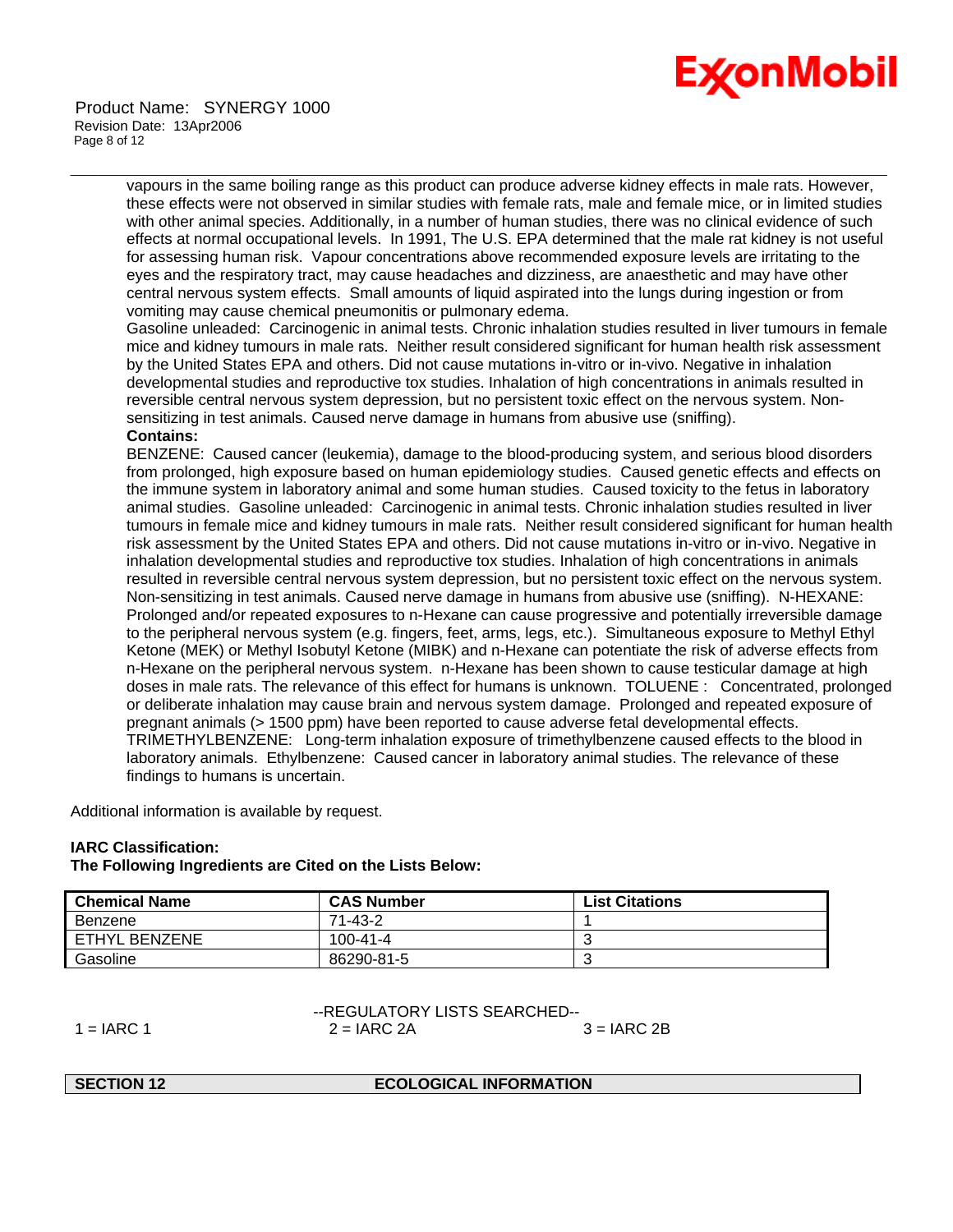

 Product Name: SYNERGY 1000 Revision Date: 13Apr2006 Page 9 of 12

\_\_\_\_\_\_\_\_\_\_\_\_\_\_\_\_\_\_\_\_\_\_\_\_\_\_\_\_\_\_\_\_\_\_\_\_\_\_\_\_\_\_\_\_\_\_\_\_\_\_\_\_\_\_\_\_\_\_\_\_\_\_\_\_\_\_\_\_\_\_\_\_\_\_\_\_\_\_\_\_\_\_\_\_\_\_\_\_\_\_\_\_\_\_\_\_\_\_\_\_\_\_\_\_\_\_\_\_\_\_\_\_\_\_\_\_\_\_ The information given is based on data available for the material, the components of the material, and similar materials.

# **ECOTOXICITY**

 Material -- Expected to be toxic to aquatic organisms. May cause long-term adverse effects in the aquatic environment.

### **MOBILITY**

 More volatile component -- Highly volatile, will partition rapidly to air. Not expected to partition to sediment and wastewater solids.

 Less volatile component -- Low solubility and floats and is expected to migrate from water to the land. Expected to partition to sediment and wastewater solids.

# **PERSISTENCE AND DEGRADABILITY**

# **Biodegradation:**

Majority of components -- Expected to be inherently biodegradable

#### **Atmospheric Oxidation:**

More volatile component -- Expected to degrade rapidly in air

# **BIOACCUMULATION POTENTIAL**

 Majority of components -- Has the potential to bioaccumulate, however metabolism or physical properties may reduce the bioconcentration or limit bioavailability.

# **ENVIRONMENTAL EXPOSURE LIMITS**

| <b>Substance Name</b> | Medium       | Limit     |
|-----------------------|--------------|-----------|
| Benzene               | Water        | 2000 ug/l |
| Toluene               | <b>Water</b> | 330 ug/l  |
| <b>XYLENES</b>        | Water        | 340 ug/l  |

Disposal recommendations based on material as supplied. Disposal must be in accordance with current applicable laws and regulations, and material characteristics at time of disposal.

### **DISPOSAL RECOMMENDATIONS**

 Product is suitable for burning in an enclosed controlled burner for fuel value or disposal by supervised incineration at very high temperatures to prevent formation of undesirable combustion products.

**Empty Container Warning** (where applicable): Empty containers may retain residue and can be dangerous. DO NOT PRESSURISE, CUT, WELD, BRAZE, SOLDER, DRILL, GRIND OR EXPOSE SUCH CONTAINERS TO HEAT, FLAME, SPARKS, STATIC ELECTRICITY, OR OTHER SOURCES OF IGNITION; THEY MAY EXPLODE AND CAUSE INJURY OR DEATH. Do not attempt to refill or clean container since residue is difficult to remove. Empty drums should be completely drained, properly bunged and promptly returned to a drum reconditioner. All containers should be disposed of in an environmentally safe manner and in accordance with governmental regulations.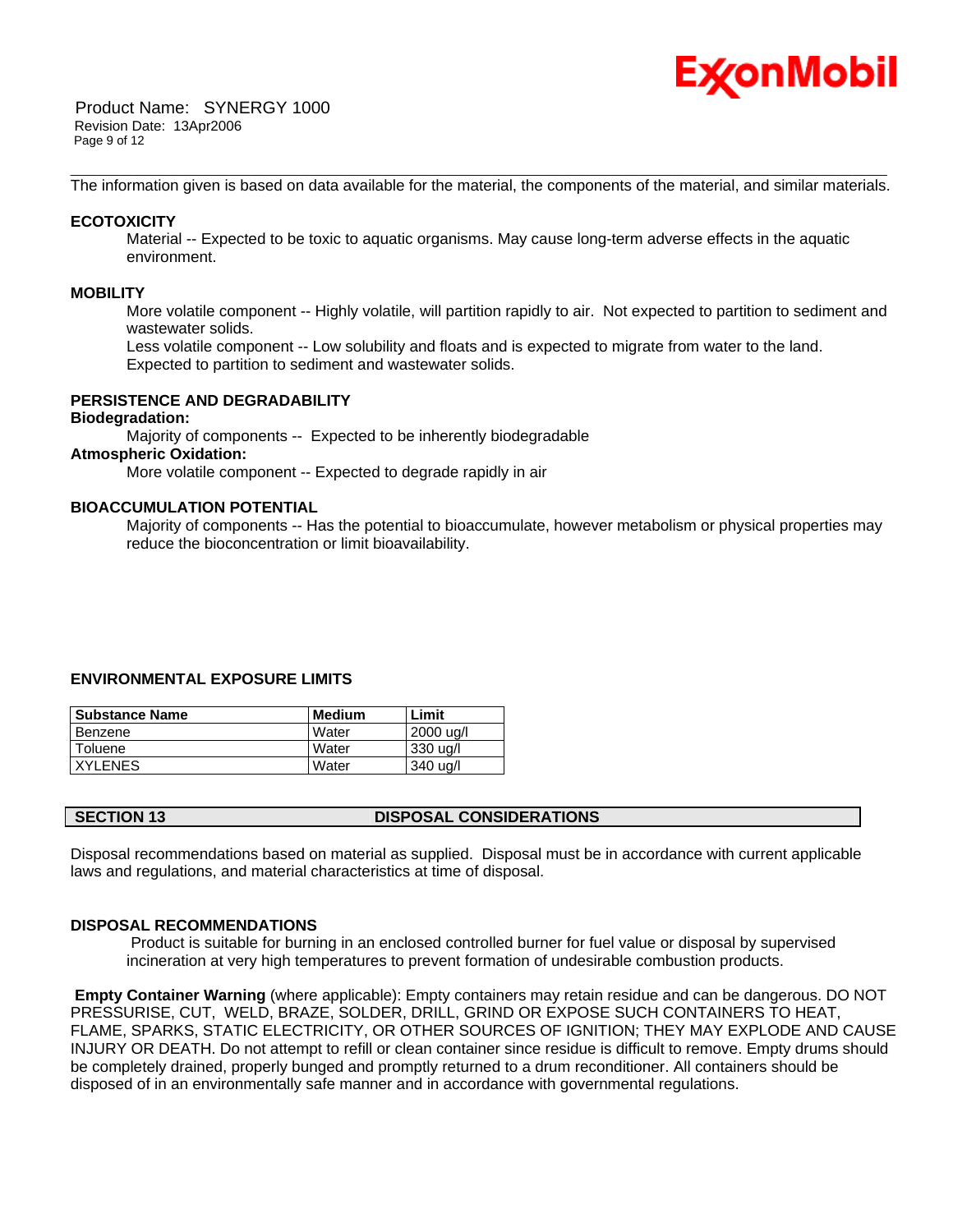

 Product Name: SYNERGY 1000 Revision Date: 13Apr2006 Page 10 of 12

#### \_\_\_\_\_\_\_\_\_\_\_\_\_\_\_\_\_\_\_\_\_\_\_\_\_\_\_\_\_\_\_\_\_\_\_\_\_\_\_\_\_\_\_\_\_\_\_\_\_\_\_\_\_\_\_\_\_\_\_\_\_\_\_\_\_\_\_\_\_\_\_\_\_\_\_\_\_\_\_\_\_\_\_\_\_\_\_\_\_\_\_\_\_\_\_\_\_\_\_\_\_\_\_\_\_\_\_\_\_\_\_\_\_\_\_\_\_\_ **SECTION 14 TRANSPORT INFORMATION**

**LAND**

**Proper Shipping Name:** MOTOR SPIRIT or GASOLINE or PETROL **Hazard Class:** 3 **Hazchem Code:** 3YE **UN Number:** 1203 **Packing Group:** II **Label(s) / Mark(s):** 3 **SEA (IMDG) Proper Shipping Name:** MOTOR SPIRIT or GASOLINE or PETROL **Hazard Class & Division:** 3 **EMS Number:** F-E, S-E **UN Number:** 1203 **Packing Group:** II **Label(s):** 3 **Transport Document Name:** MOTOR SPIRIT or GASOLINE or PETROL, 3, UN1203, PG II, (-40°C c.c.)

### **AIR (IATA)**

**Proper Shipping Name:** Gasoline **Hazard Class & Division:** 3 **UN Number:** 1203 **Packing Group:** II **Label(s):** 3 **Transport Document Name:** GASOLINE, 3, UN1203, PG II

# **SECTION 15 REGULATORY INFORMATION**

# **Material is dangerous as defined by the EU Dangerous Substances/Preparations Directives.**

**CLASSIFICATION:** Extremely flammable. Category 2 Carcinogen. Category 2 Mutagen. Category 3 Toxic to reproduction. Harmful. Irritant. Dangerous for the environment.



flammable.

the environment.

**Nature of Special Risk:** R12; Extremely flammable. R45; May cause cancer. R46; May cause heritable genetic damage. R63; Possible risk of harm to the unborn child. R65; Harmful: may cause lung damage if swallowed. R38; Irritating to skin. R67; Vapours may cause drowsiness and dizziness. R51/53; Toxic to aquatic organisms, may cause long-term adverse effects in the aquatic environment.

**Safety Advice:** S2; Keep out of the reach of children. S16; Keep away from sources of ignition - No smoking. S23; Do not breathe vapour. S23; Do not breathe gas/fumes/vapour/spray S24; Avoid contact with skin. S29;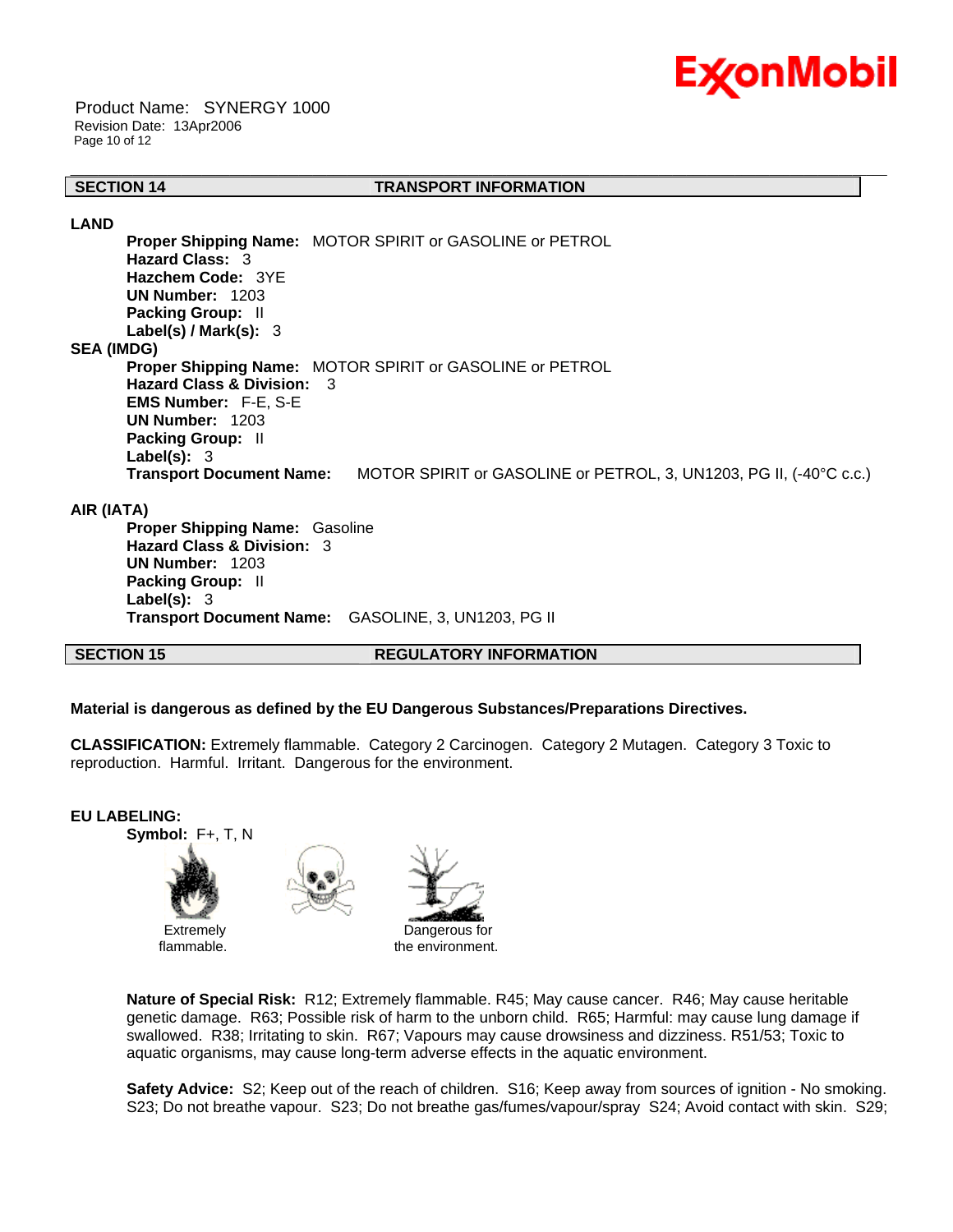

 Product Name: SYNERGY 1000 Revision Date: 13Apr2006 Page 11 of 12

> Do not empty into drains. S43; In case of fire use carbon dioxide (CO2), foam, dry chemical, or water fog. S45; In case of accident or if you feel unwell, seek medical advice immediately (show the label where possible). S53; Avoid exposure - obtain special instructions before use. S61; Avoid release to the environment. Refer to special instructions/safety data sheets. S62; If swallowed, do not induce vomiting: seek medical advice immediately and show this container or label.

\_\_\_\_\_\_\_\_\_\_\_\_\_\_\_\_\_\_\_\_\_\_\_\_\_\_\_\_\_\_\_\_\_\_\_\_\_\_\_\_\_\_\_\_\_\_\_\_\_\_\_\_\_\_\_\_\_\_\_\_\_\_\_\_\_\_\_\_\_\_\_\_\_\_\_\_\_\_\_\_\_\_\_\_\_\_\_\_\_\_\_\_\_\_\_\_\_\_\_\_\_\_\_\_\_\_\_\_\_\_\_\_\_\_\_\_\_\_

# **REGULATORY STATUS AND APPLICABLE LAWS AND REGULATIONS**

**This material has been classified according to the Environmental Risk Management Authority (ERMA) under ERMA Approval Code:** HSR001445

### **HSNO Hazard Classification:**

- 3.1A Flammable liquids: very high hazard
- 6.1E Acutely toxic
- 6.3B Mildly irritating to the skin.
- 6.7B Suspected human carcinogens.
- 9.1B Ecotoxic in the aquatic environment.

### **The material is regulated under the NZS:5433.1999 Transport of Dangerous Goods on Land.**

**Complies with the following national/regional chemical inventory requirements:** AICS, IECSC, DSL, EINECS, ENCS, KECI, PICCS, TSCA

# **SECTION 16 OTHER INFORMATION**

# **N/D = Not determined, N/A = Not applicable**

**KEY TO THE RISK CODES CONTAINED IN SECTION 2 AND 3 OF THIS DOCUMENT (for information only):** R10; Flammable.

R11; Highly flammable.

- R12; Extremely flammable.
- R20; Harmful by inhalation.
- R21; Harmful in contact with skin.
- R36; Irritating to eyes.

R38; Irritating to skin.

R45; May cause cancer.

R46; May cause heritable genetic damage.

R48/20; Harmful: danger of serious damage to health by prolonged exposure through inhalation.

R48/23; Toxic: danger of serious damage to health by prolonged exposure through inhalation.

R48/24; Toxic: danger of serious damage to health by prolonged exposure in contact with skin.

R48/25; Toxic: danger of serious damage to health by prolonged exposure if swallowed.

R51/53; Toxic to aquatic organisms, may cause long-term adverse effects in the aquatic environment.

R62; Possible risk of impaired fertility.

R63; Possible risk of harm to the unborn child.

R65; Harmful: may cause lung damage if swallowed.

R67; Vapours may cause drowsiness and dizziness.

# **THIS SAFETY DATA SHEET CONTAINS THE FOLLOWING REVISIONS:**

No revision information is available.